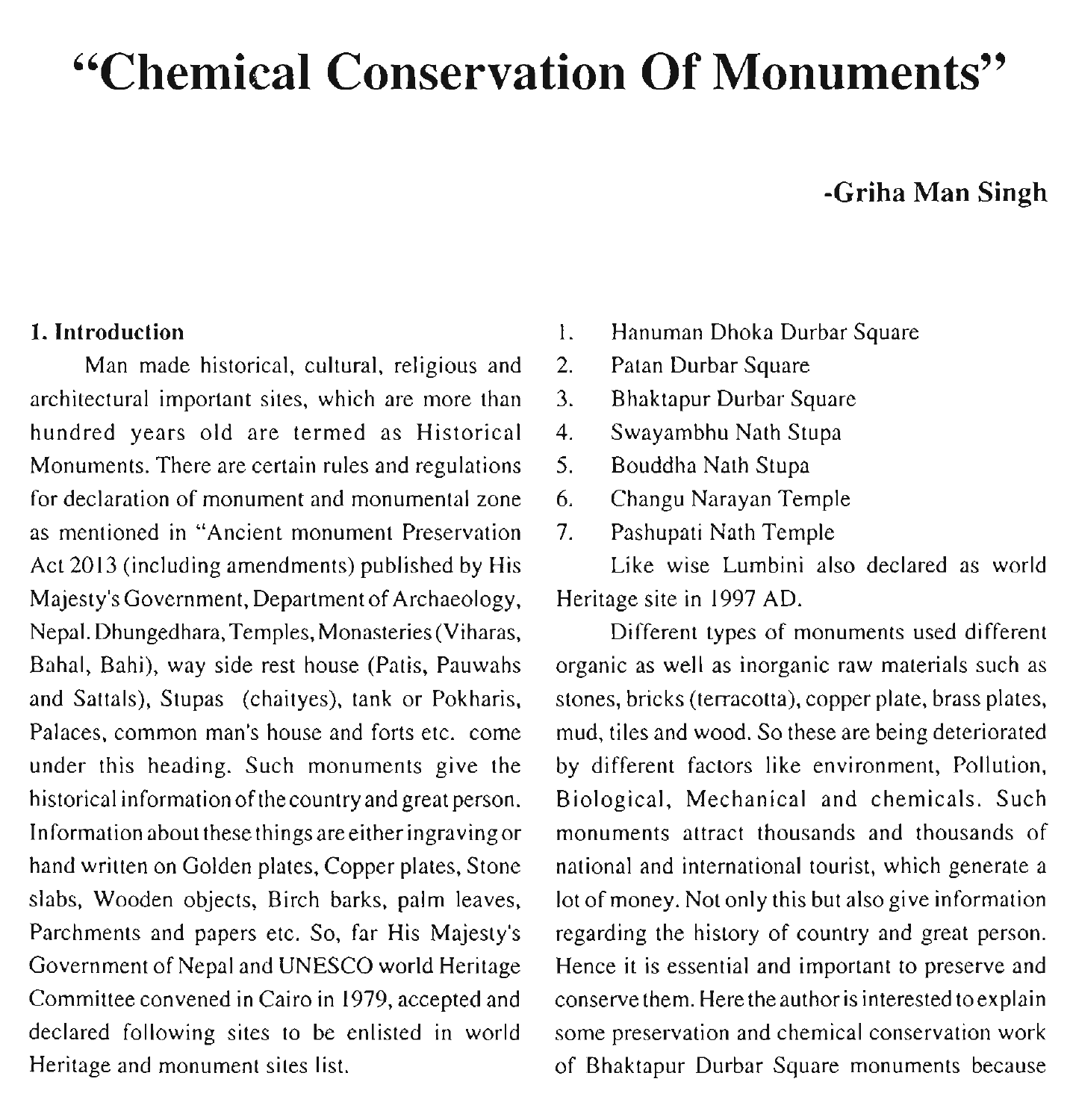this site is not only enlisted in world heritage site but also important in tourism aspect too.

#### **2. Types of Monuments**

There are different way of classification of monuments. As mentioned in the Ancient monument Act 2013 and 2048 (including amendments). monuments arecategorized into three different groups from touristic point of view.

- i. International monument
- ii. National monument<br>iii. Local monument
- 

Some classified monument into two groups from use point of view,

- i. Living monument: Pashupati Nath, Changunarayan, Dachchinkali, & Swayambhu Nath Temples etc. come under the living monument because of daily use.
- ii. Dead monument: Dharahara, Ashoka Stupa at Patan, Shiva Temple at Hanuman Dhoka and some of the temples of Pashupati Nath come under the dead monuments, because they are not in daily use.

From the traditional architecture view temples are divided into following groups.

- i. Dome shape: Jung Hem Satya Narayan Mandir at Tripureswor.
- ii. Shikhara shape: Krishna Mandir at Patan
- iii Multi roof or
	- Multi tiered or

Nepalese traditional Pashupatinath, Changunarayan Mandir.

On considering the temples of BhaktapurDurbar Square area there are:

Dome shape : Shiva Linga Mandir.

Shikhara shape: Rameshwor Mandir, Vatsala, Durga (Annapurna), Shiddhi Laxmi.

Traditional : Narayan, Krishna, Pashupati.

Beside these are other very interesting monuments such as 55 (fifty five) windows Durbar,

which was built in 1697 AD during Bhupatendra Malla period.

Swornadhokaorgolden gate, which wasgilded in 1754 AD during Ranjit Malla period (1722-69  $AD_$ 

There are lot of beautiful wood carving, tudals, toran, windows, doors, cornices etc., beside these many other materials are associated with the monuments such as stone, clay, terracotta, copper, bronze, silver and gold etc.

## **3. Deteriorating factors of monuments:**

Deteriorating factors of monuments are basically based upon its surrounding environment, pollution, biological condition, chemical and so on. The condition of the monuments depend on use of them, also plays a vital role, which deteriorate the monuments. On considering few examples of Bhaktapur Durbar Square temples and other monuments give basic idea about problems of the monuments.

#### **i. Vatsala Durga (Annapurna) and Shiddhi-laxmi.**

Both of these are shikhara style, temples made of stone, usually sand stones type found around Kathmandu Valley, are used in these temples. The sand stones could easily be deteriorated, due to unfavorable condition of environment & pollution. Dust from different sources like automobile, dismantling houses and other could accumulated on its surface; wind and birds also carry different seeds of plant. During the monsoon season and thunder storms the acid rain can drops on stone surface & water porcolates from the stone joint and cracks portion. Some of the water soluble salt are deposited on the surface. It looks white in colour, may be some salt of **ChIoride/Sulphate/Carbonate.** Due to deposition of such salt flaking of stone chips are also noted.

Under the favourable condition some of the cryptogamic groups of plants: Algae, Moss, Lichens,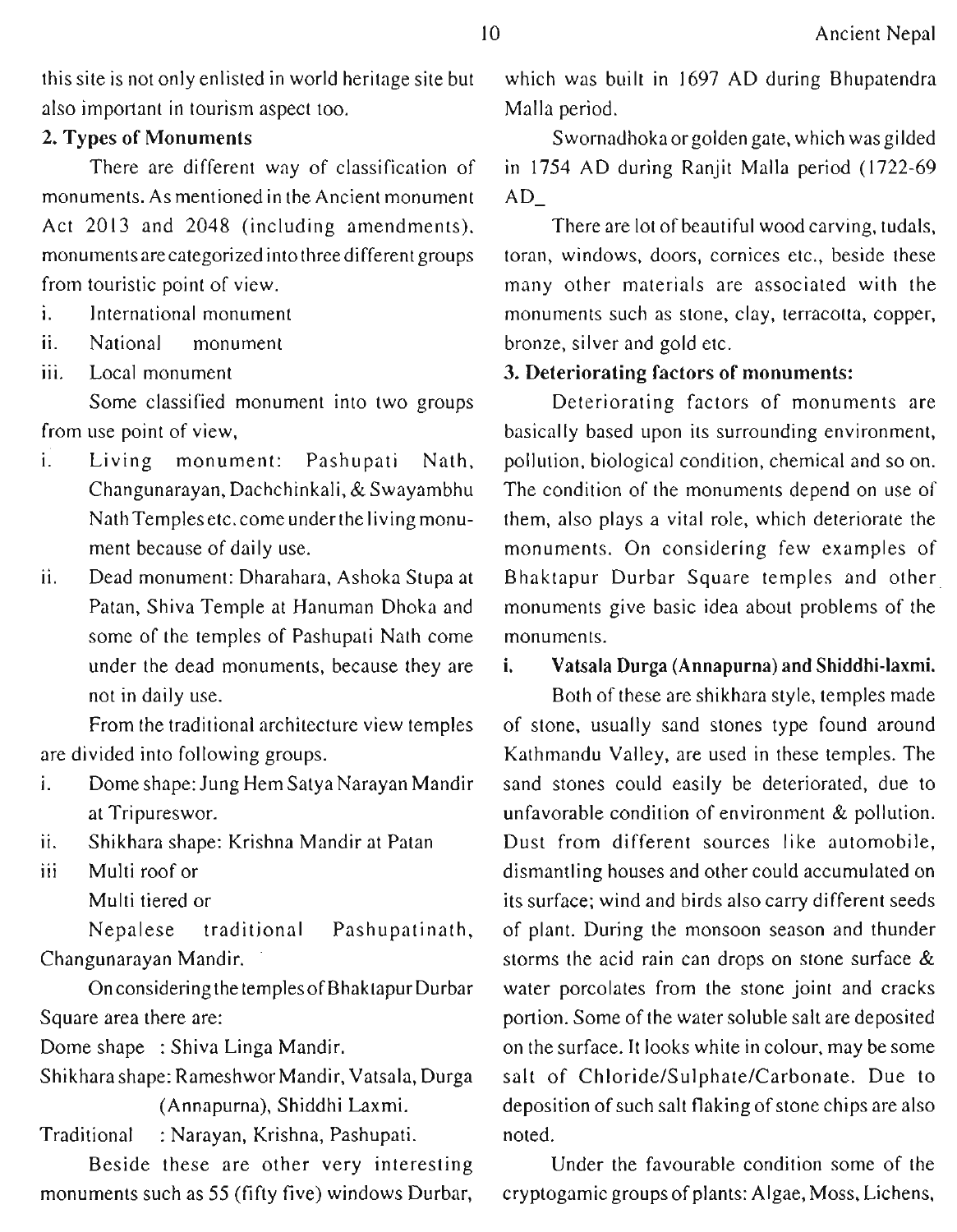and others are grown up on broken joint portion of stone. They die in dry weather and proliferate again forming humus. Taller plant or higher group of plants: Peepal, Bhimsenpati and other grown up, when some birds excrita with seed drops on this surface. under the favorable condition it grown up, after years and years it makes ugly look the temple, finally they damage the stone temples, such examples are seen over there.

## **(11)** Rameshwor Temple **(Shiva).**

This is Shikhara style terracotta temple. In this temple burnt brick (terracotta), wooden materials and clay binding materials (mortar+slaked lime) are used. This temple deteriorated by environment, pollution, biological and chemical factors. Dust and dirt fromdifferent sourcesaccumulated on thesurface of this temple, also some of the plant seeds, plenty of lower plants were seen on the surface. On winter season surface of such plant changed into black colour. Some of the lower plant like Lichen produce Lichenic acid, Liver worts plant produce humic acid, such acids damage and change the smooth surface of bricks and terracotta into rough and brittle. On the top of the temple (i.e. GAJUR) higher plant were also observed, turning the temple into ugly structure.

Around the middle portion of the temple at four sides East, West, North and South, there are beautiful materials on the surface of the terracotta objects, it<br>decorative terracotta object of different varieties i.e. decorative terracotta object of different varieties i.e. looks ugly and finally they are filled in the carving arts of god and goddess, such decorative terracotta arts of god and goddess, such decorative terracotta<br>objects were highly deteriorated by white colour salt<br>formation. Such salt formation is caused due to the<br>and plain plank) fitted in different parts of the temple. environment, pollution and chemical effect. There and plain plank) futed in different parts of the temple.<br>Such wooden objects are deteriorated by insects like are different view of formation of white color solid Such wooden objects are deteriorated by insects like<br>
solutions of the color solid section of the settles. Bettes, Effect of such biodeterioration salt, was identified as Calcium Carbonate or chalk, termites, beetles. Effect of such biodeterioration<br>because of effervesion with Hydrochloric acid mainly depends upon quality of wood and because of effervesion with Hydrochloric acid

CaCO<sub>3</sub>+2Hcl Cacl<sub>2</sub>+ Co<sub>2</sub><sup>+</sup> H<sub>2</sub>0<br>Formation of Calcium Carbonate in terracotta

 $Ca(OH)_2 + CO_2$  .  $CaCO_3 + H_2O$ 

\n
$$
\text{Ca CO}_3 + \text{CO}_2 + \text{H}_2\text{O} \longrightarrow \text{Ca (HCO}_3)_2
$$
\n

\n\n $\text{Ca (HCO}_3)_2 \longrightarrow \text{Sunny day} \quad \text{CaCO3} \downarrow + \text{H}_2\text{O}$ \n

In newly made terracotta objects remain some Calcium Oxide, whichon react with moisturechanged into Calcium Hydroxide, when it reacts with atmospheric Carbondioxide form white solid materials i.e. Calcium Carbonate or chalk. On continuous reaction with atmospheric Carbondioxide on moist condition white solid materialsdisappeared, i.e. Calcium bicarbonate on sunny day again form which solid materials i.e. Calcium Carbonate as indicated above chemical reaction.

Mechanism of chemical reaction for the formation of calcium carbonate.

 $CO_2+H_2O$   $\longrightarrow H_2CO_3$  (carbonic acid)

 $H_2CO_3 + CaCO_3$ . Ca (HCO<sub>3</sub>)<sub>2</sub>

 $Ca(OH)_{2} + Ca(HCO_{3})_{2}$   $\rightarrow$  CaCo<sub>3</sub> |+ 2H<sub>2</sub>O

Here also atmospheric Carbondioxide reacts with atmospheric moisture under suitable condition form Carbonic acid, on reaction with Calcium Carbonate which form Calciumbicarbonate. Some time Calcium bicarbonate react with Calcium Hydroxide and form Calcium Carbonate and water. Such Calcium Carbonate appeared as white solid

possible reaction as below:<br>  $C_2CO_2+2He$ <br>  $C_3CO_3+2He$ <br>  $C_4CO_4+2He$ <br>  $C_4CO_4+2He$ <br>  $C_4CO_4+2He$ <br>  $C_4CO_4+2He$ <br>  $C_4CO_4+2He$ <br>  $C_4CO_4+2He$ difficult in hard wood. After the great earthquake of object:-<br>C<sub>2</sub>(OH)<sub>2</sub> + CO<sub>2</sub> (C<sub>2</sub>CO<sub>2</sub>) + H<sub>2</sub>O (Soft wood, so biodeterioration rate is higher in such case. Observation of anatomy of soft and hard wood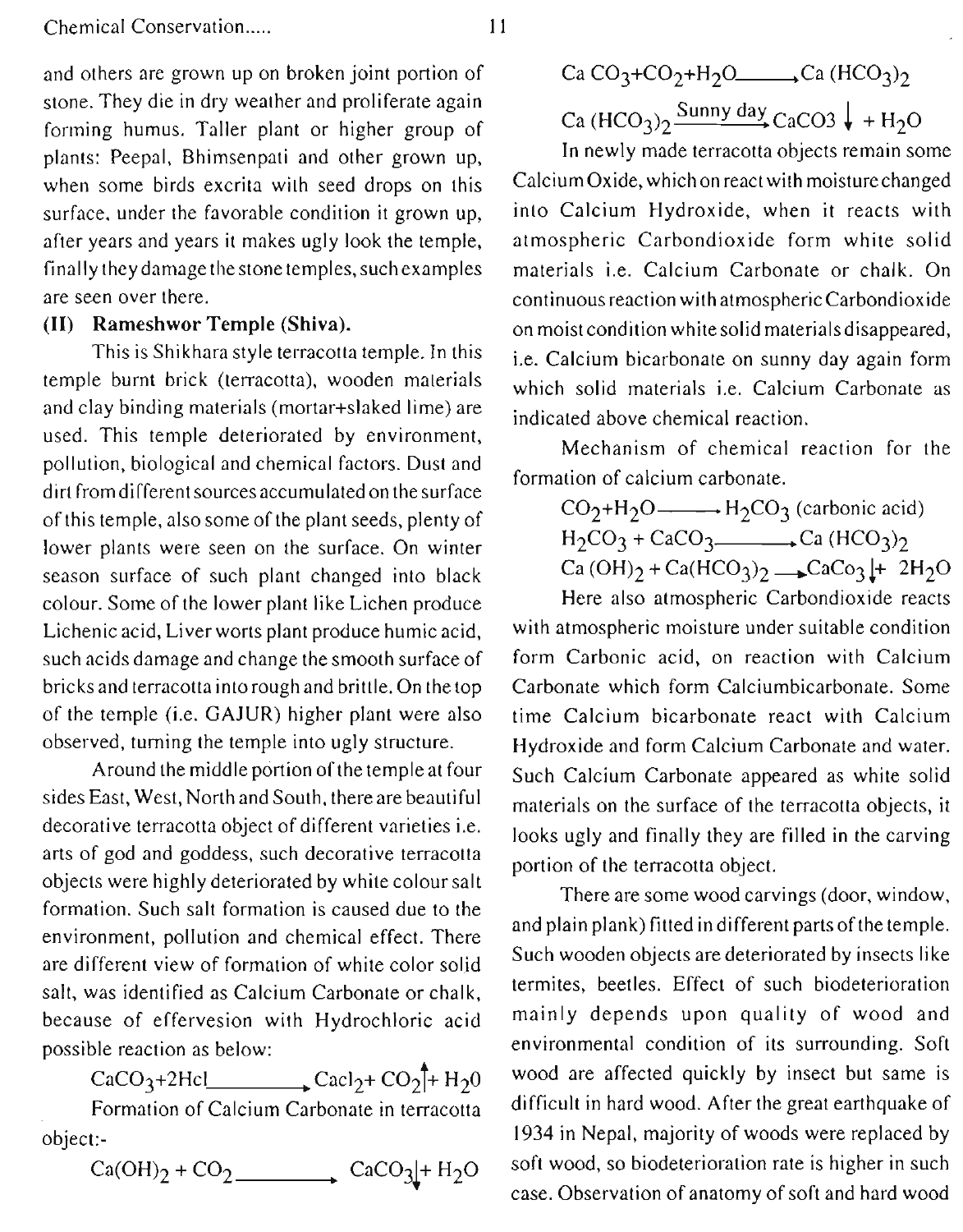is clearly indicated that soft wood is quickly affected by insect rather than hard wood, because of many insect food materials like carbohydrate, starch and, some insect edible plant cells present in it. The durability of the some wooden species are

# **Illustrated below:**

Extremely durable:

- 1. Acacia catechu (cutch)
- 2. Mesua ferrea (Iron wood).
- 3. Tectona grandis (teak)
- 4. Xylia dolabriformis (Jambu)
- 5. Hard wickia binata (Mar)

Very durable:

- 1. Artocarpus lakoocha (Dahu, Dhau)
- 2. Cedrus deodara (Dar).
- 3. Cupressus torulosa (cypress)
- 4. Dalbergia lantifolia (Indian Rose)
- 5. Dalbergia sissoo (Sissoo)
- 6. Shorea robusta (sal, Sakhu)

# Durable:

- 1. Acacia nilotica (Black wood)
- 2. Adina cardifolia (Haldu)
- **3.** Albizia lebbeck (Indian walnut
- 4. Syzgium cumini (Jaman)
- 5. Pinus walli chiana (Salla)

Fairly durable

- 1. Anogeissus lantifolia (Elastictree)
- 2. Mangifera indica (Mango tree)
- 3. Quercus sp (Oaks tree)
- 4. Terminalia belerica (Bahera)

5. Terminalia Chebula (Harara) Slightly durable

- 1. Butea monosperma (Palas tree)
- 2. Bombax Ceiba (cotton tree)

Perisable

- I. Dalbergia paniculate (Padri)
- 2. Sapium insigne (soap tree)
- 3. Sterculia spp. (Jangal Badam)

# **4. Preservation and Chemical Conservation**

For the preservation of monument from the environment and pollution, His Majesty'sGovernment of Nepal and Bhakatpur Municipality have jointly conducted the programme on control of automobile movement inside the Durbar square area". It helps to control the automobile pollution i.e. effect of various inorganic as well as organic gases (Nitric acid Sulphuric acid & Carbonmonoxide)etc. Beside these vibration movement on monuments is automatically controlled. His majesty's government of Nepal and the government of Federal Republic did a great job by preserving the wholecity of Bhaktapur from dust, dirt and drainage pollution by laying burnt bricks on roads, courtyard and other empty spaces, not only this but also made properwater and sewerage system in different areas. It controlled thedust, dirt, biogasses and other gas pollutions, which creates adverse effects on the monument, it alsogives good impression tothe tourist.

The treatment for the eradication of cryptogamic plants: Algae, Moss and Lichens are also very important and essential. Firstly soak the such effected area with 2-3% dil. ammonia solution in both stone and terracotta, then gently brush with jute or hair brush depending upon the condition of the objects, wash out thoroughly with neutral liquid detergent, then cleaned surface kept dried at usual temperature, applied with 1-2% aqueous fungicidal solution. This treatment repeated after an interval of about a week. For the eradication of higher plants. Pipal, Bhimsenpati and other, it controlled in different ways:

i. Physical ii. Chemical

In physical method removed the plant completely from the monument. If the plants are not possible to remove completely use the chemical methods. In the chemicals method two different chemicals methods used: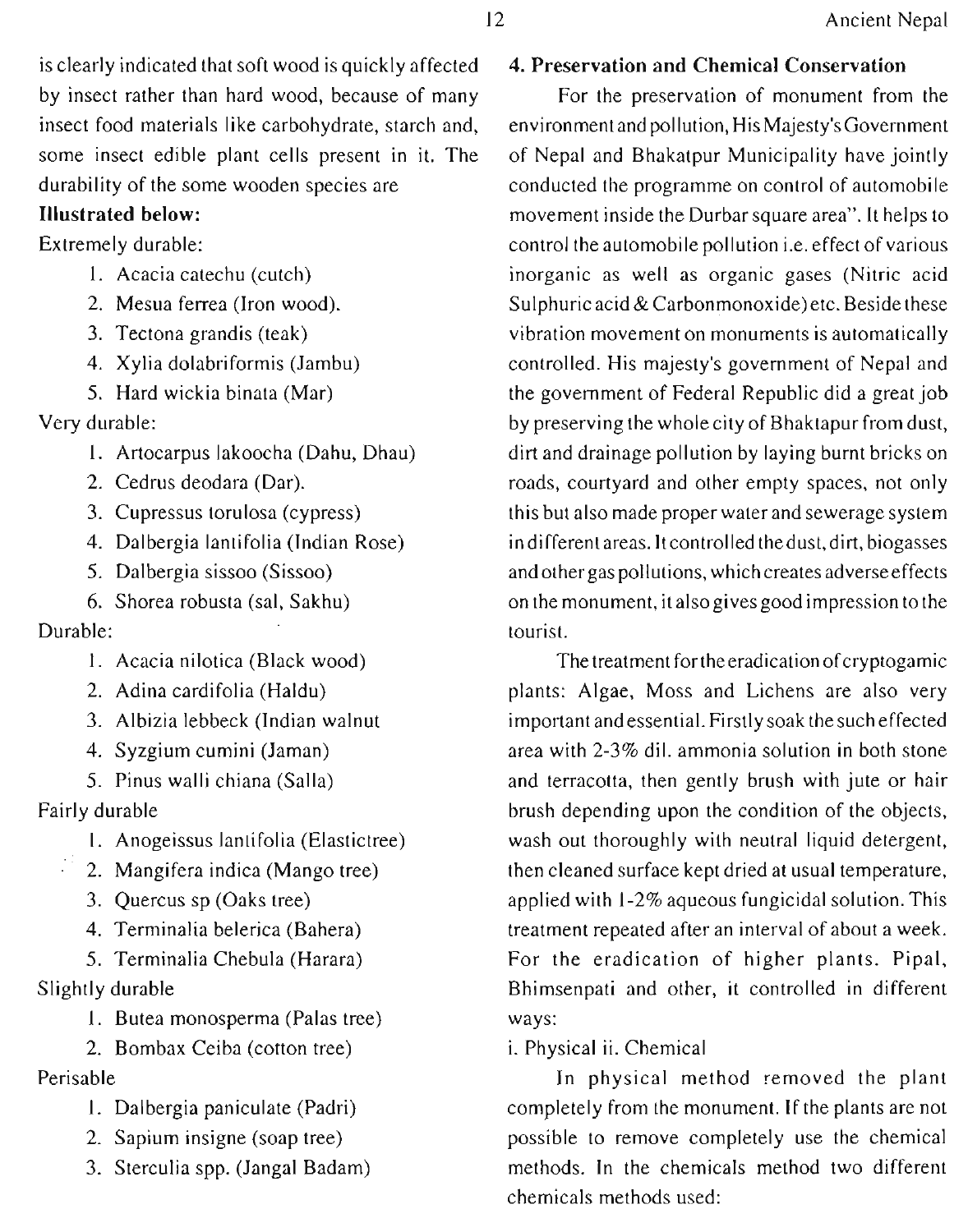Chemical Conservation.....

i. Blocking photosynthesis process.

ii. Destroying the plant cell.

In first case spray herbicide like Glyphosate  $40\%$  S.L. (1:1) in water on whole plant, after one or two weeks all the photosynthesis process is arrested and the tree become black and green leaves changes into black colour. Similarly same chemical can be injected in plant body also. Beside this chemical there are other herbicides also available in market such as Paraquat, Diaquate, Dinoseb acetate, 2-40 (Disodium salt), Atrazine, Picloram, Dalapon, Dicamba. In second case plant body cut off down to root portion as far as possible, make hole using drilling machine, injected 1-3% aqueous Sodium Arsanate solution, preventive care should be taken while using these chemical, because of toxicity to human beings and other animals. After three or four applications of these chemicals, plant cut off surface sealed by some sealing agent Wax/Epoxy Resin.

The treatment of the wood, in the Rameshwor temple (Terracotta Shikhara) fitted wood carved doors, Dhalin (Beam), Nina (Lintel) Tham (wooden post), Sa (Along peg) and other. After the earth quake in 1934 AD (1990 BS) some of the wooden materials were replaced by soft wood i.e. Pine wood. Chemically it contain Resin, & Turpentine oil. It is durable also but not extremely and even very durable. Beside this wood Sal and Sakhu also used, it also contains chemicals like Formic acid but this wood in very durable. Both of these wood are made of organic compound, may be the food of insect as well as fungi. Due to this post insecticidal and fungicidal treatment is necessary. Following types of insecticides are available in market and also chemical laboratory of DOA.

- 1. Xylophene (French)
- 2. Wikamol (British)
- **3.** Killgerm (British)
- 4. Xylamon (Japaness)
- 5. Dust band (Indian)
- 6. Aldrin 30% EC. (Indian)
- 7. Malathion (Indian)
- 8. Gammexane (Indian)
- 9. Asco (Indian)
- 10. Parathion (Indian)
- 11. DDT (Indian)
- 12. Chlorpyrifos 20% EC

Among thesechemicals xylophene in kerosine, linseed oil (0.5:9:1) was applied in entire wooden object by brushing technique. Herekerosineoil carries insecticide and penetrates deeply into the wood, where as linseed oil polymerizes and shields the porous part of the wood, not only this but also it gives good resistance for insect and water.

The treatment of the metallic object (copper and brass) in Gajur and bell in the temples, due to formation different colour salt i.e.

| Red and Brown       | $-Cu2O$ cupreous oxide.                                     |  |
|---------------------|-------------------------------------------------------------|--|
| Green               | -CuCo <sub>3</sub> Cu (OH) <sub>2</sub> Malachite           |  |
| Blue                | -2 CuCo3 Cu (OH)2 Azurite                                   |  |
| Blue                | -Cu <sub>2</sub> O (Ch <sub>3</sub> COO) <sub>2</sub> Basic |  |
|                     | copper acetate                                              |  |
| <b>Bluesh Green</b> | -Cucl cuprous chloride                                      |  |
| Pale Green          | -Cucl(OH) Basic cupric                                      |  |
|                     | chloride                                                    |  |
| Green Colour        | $-CuSo4$ 3cu (OH <sub>2</sub> ) Basic                       |  |
|                     | coppersulphate.                                             |  |

deteriorate the metallic object, these are cleaned one of the following chemical treatment

- 1. 5% sodium sesquicarbonate
- 2. 5-15% Sodium hexameta phosphate
- 3. Ethylene Diamine tetra acetate EDTA
- 4. 2-5% citric acid
- 5. Alkaline Rochelle salt.
- 6. Alkaline glycerol

Here used number 4 and 6 chemicals after complete chemical treatment residue of these chemicals thoroughly washed out with neutral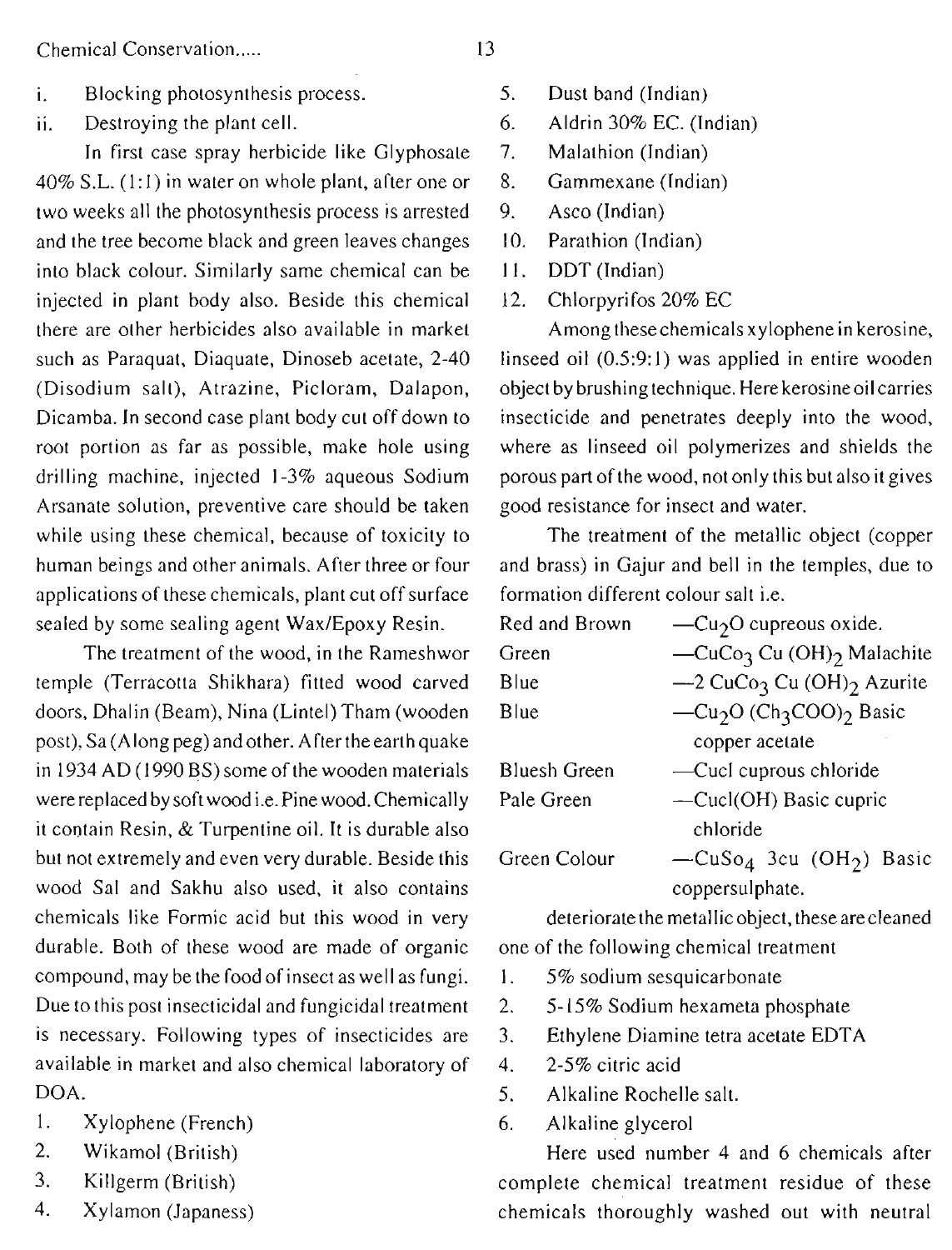detergent. Further control of Copper salt formation used 3% Benzol triazole in Methanol and 3% Poly vinyl Acetate in Sulphur free Toluene.

The treatment of terracotta objects and stone objects in the temples, crack portion or joint portion caused the leakage of water during rainy season, such portion are sealed by mortar mixing slaked lime and brick dust. Beside these there are other joining materials e.g.

- mixture of Rosine/jute/saw dust
- sand+ chalk dust
- $Cement + sand + brick$  dust
- Slaked lime + Stone powder +black urad dal+ biocide + PVA

1.0:3.0 (6-10%) (1-2%) (10%)

Whitecalcarious materials orcalcium carbonate deposited on terracotta object removed or cleaned by using 5-10% aqueous Acetic acid solution using soft brush, knife and needle, the chemical reaction of this treatment as follows

 $Ca Co<sub>3</sub> + 2CH<sub>3</sub> COOH$  (CH<sub>3</sub>COO)<sub>2</sub> Ca + CO<sub>2</sub><sup>+</sup> H<sub>2</sub>O

Here calcium carbonate reacts with Acetic acid and form soluble salt of Calcium Acetate, Carbondioxide gas and water. Some of the Calcium Carbonate and Calcium Acetate may still be present in terracotta object, removed by mechanical method. After removing all the white solid materials, thoroughly wash out with neutral detergent toremove all the acid from terracotta object, leave them to dry at room temperature.

Different types of terracotta and stone preservatives are available in market i.e. Siliconate, syltrate, Monsonary, PVA, chemisol, and wax etc. Water resistance tested result of these chemical result shown as below, indicated that

| <b>Samples</b>  | Bank (drying time) | 10% Sample    |
|-----------------|--------------------|---------------|
|                 |                    | (drying time) |
| Siliconate      | $0.08$ hrs.        | $2.19$ hrs.   |
| <b>Syltrate</b> | $0.08$ hrs         | 2.54 hrs.     |

| Monsonary 0.08 hrs |            | $1.35$ hrs. |
|--------------------|------------|-------------|
| P.V.A              | $0.08$ hrs | $2.14$ hrs. |
| Chemisol           | $0.08$ hrs | $1.15$ hrs. |

with and without chemicals at 250 C syltrate is betterthan PVA,siliconate, monsonary and chemisol. So syltrate compound is used in terracotta objects and 2-3% PVA is used in stone temples. It acts as consolidation for flake stone object. To make more water resistance or repellent Vaseline form of wax is coated on it with hair brush upto Imm thickness. Firstly object looks dull, after 48 hours some of the wax melts and penetrates into porous part of stone, due to effect of heat from sun, wax acts as good consolidant as well as water proofing agent finally looks object very nice.

### 5. **Conclusion**

For the preservations of Nepalese Ancient monument, His Majesty's Government had given full responsibility to the Department of Archaeology (DOA), in 1952. Not only this but also passed the Act **i.e.TheprachinSmarakSamrakshan** Ain2013 (1956- 1957). Beside this UNESCO and World Heritage committee listed some Nepalese monuments on considering the Kathmandu, Patan and Bhaktapur Drubar square, there are full of different categories of monuments: shikhara temples, traditional Nepalese style, Dome style, Big bell, statue of late kings and rest houses. The temples and monuments generally deteriorated by Environment, Pollution, Biological, Chemical and mechanical factors, are now in controlled condition. Within Kathmandu Durbar Square roads and open space are laid with squares flagstones, where as Patan and Bhaktapur Durbar squares are coveredor laid with burnt bricks. Vehicular movement are strictly controlled which made the area free from the dust, dirt and gas pollution. Beside these, Government has managed properly water and sewerage system to control the effect of inorganic and biogas pollution in the monument. It also gives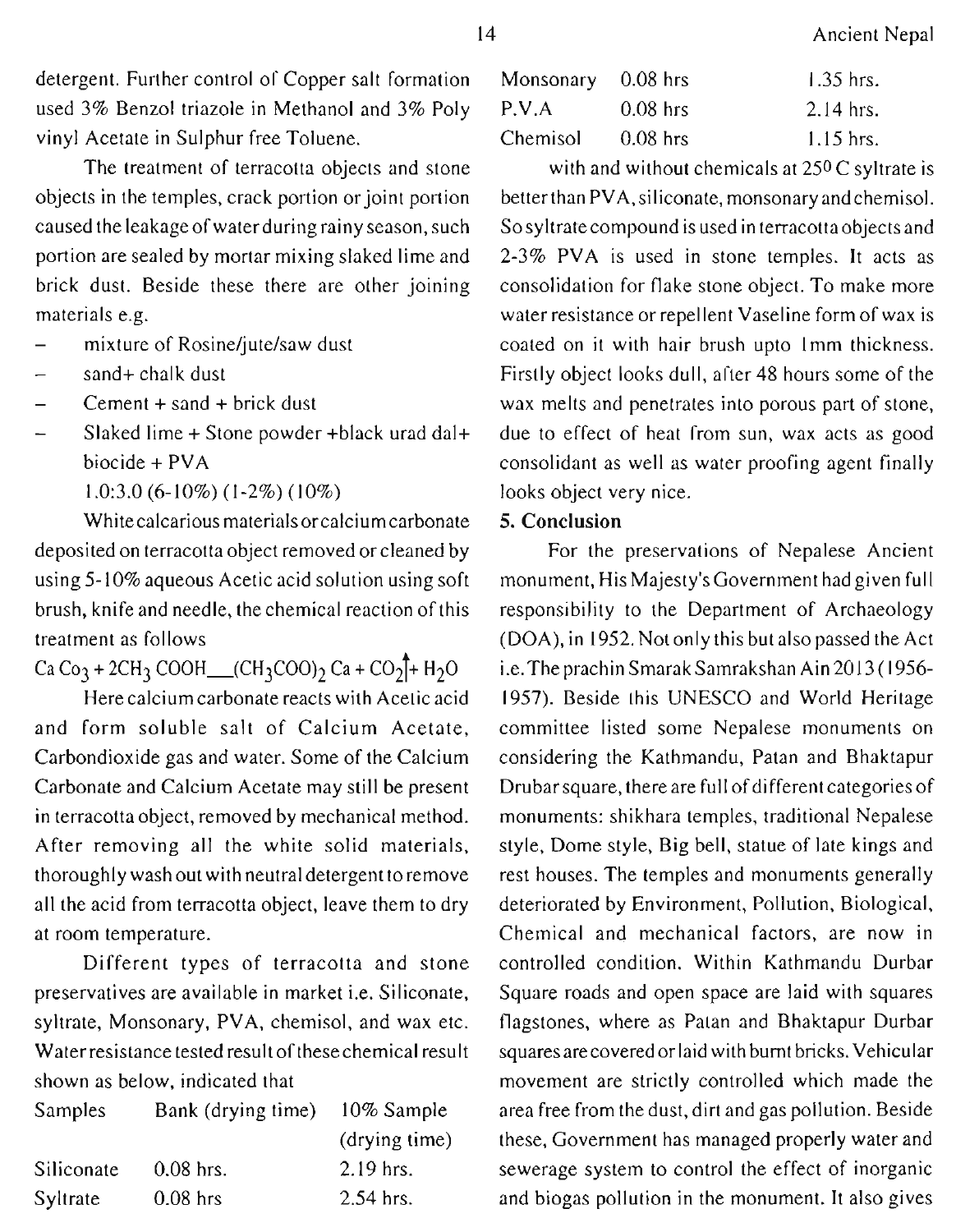

Terracotta before cleaning (Deteriorated by white calcarious material deposition)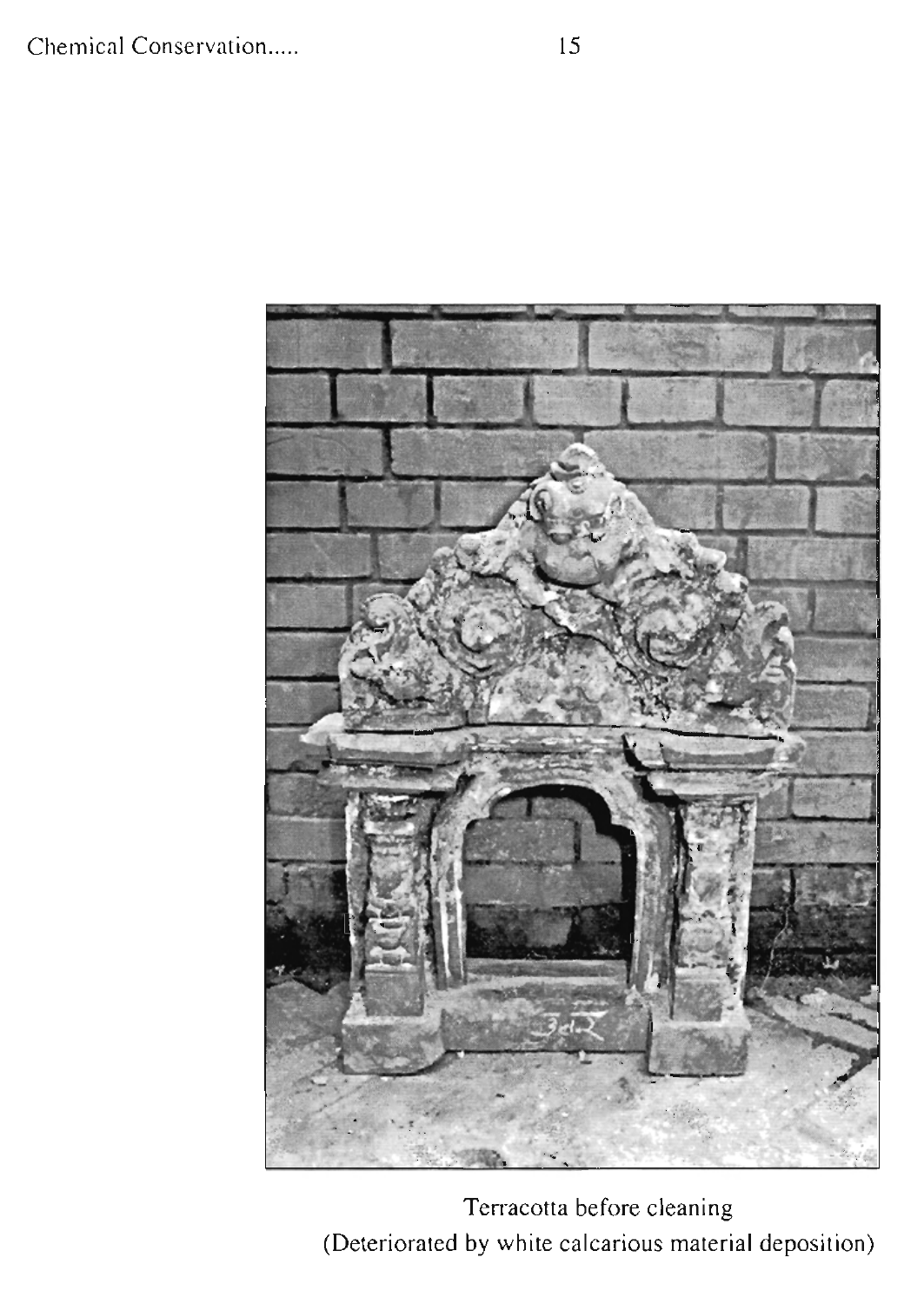



Terracotta after cleaning